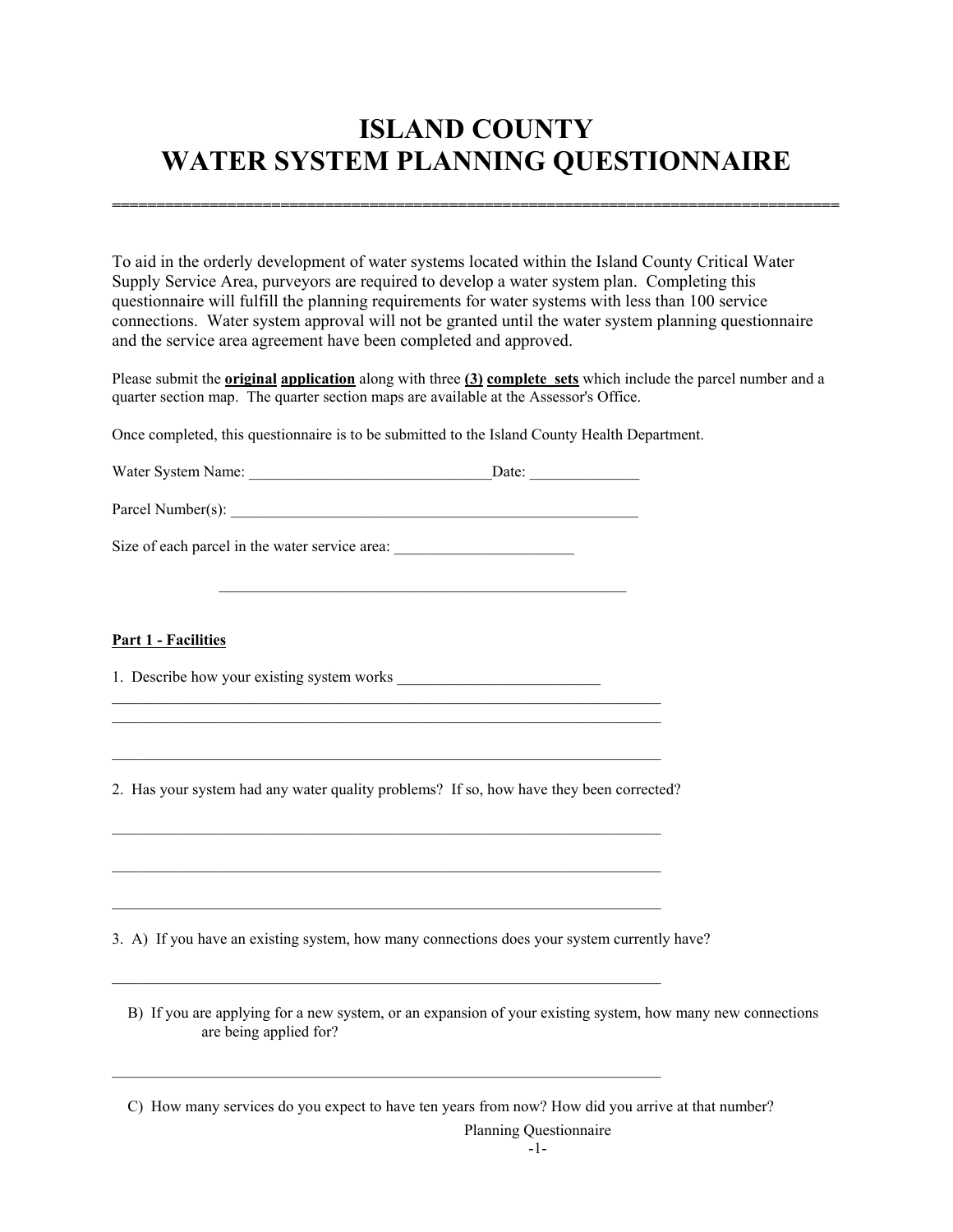4. If applicable, attach a copy of water right certificate or application.

5. What improvements will your system need in the next five years? Describe why each will be needed.

 $\_$  , and the set of the set of the set of the set of the set of the set of the set of the set of the set of the set of the set of the set of the set of the set of the set of the set of the set of the set of the set of th

 $\_$  , and the set of the set of the set of the set of the set of the set of the set of the set of the set of the set of the set of the set of the set of the set of the set of the set of the set of the set of the set of th

 $\_$  , and the set of the set of the set of the set of the set of the set of the set of the set of the set of the set of the set of the set of the set of the set of the set of the set of the set of the set of the set of th

 $\_$  , and the set of the set of the set of the set of the set of the set of the set of the set of the set of the set of the set of the set of the set of the set of the set of the set of the set of the set of the set of th

 $\_$  , and the set of the set of the set of the set of the set of the set of the set of the set of the set of the set of the set of the set of the set of the set of the set of the set of the set of the set of the set of th

 $\_$  , and the set of the set of the set of the set of the set of the set of the set of the set of the set of the set of the set of the set of the set of the set of the set of the set of the set of the set of the set of th

 $\_$  , and the set of the set of the set of the set of the set of the set of the set of the set of the set of the set of the set of the set of the set of the set of the set of the set of the set of the set of the set of th

 $\_$  , and the set of the set of the set of the set of the set of the set of the set of the set of the set of the set of the set of the set of the set of the set of the set of the set of the set of the set of the set of th

6. A) How much will each improvement cost? B) How will each improvement be financed?

7. Attach a copy of your service area map and agreement.

8. A) Are you interested in sharing facilities or intertying with another water system?

B) Are you interested in having another entity operate and maintain your system?

 $\_$  , and the set of the set of the set of the set of the set of the set of the set of the set of the set of the set of the set of the set of the set of the set of the set of the set of the set of the set of the set of th

 $\_$  , and the state of the state of the state of the state of the state of the state of the state of the state of the state of the state of the state of the state of the state of the state of the state of the state of the

 $\_$  , and the state of the state of the state of the state of the state of the state of the state of the state of the state of the state of the state of the state of the state of the state of the state of the state of the

 $\_$  , and the state of the state of the state of the state of the state of the state of the state of the state of the state of the state of the state of the state of the state of the state of the state of the state of the

 $\_$  , and the set of the set of the set of the set of the set of the set of the set of the set of the set of the set of the set of the set of the set of the set of the set of the set of the set of the set of the set of th

#### **Part 2 - Operations Program**

1. Name, address, and phone number of person(s) responsible for system.

2. What are procedures for turning your system on and off, and for routine operation?

 $\_$  , and the set of the set of the set of the set of the set of the set of the set of the set of the set of the set of the set of the set of the set of the set of the set of the set of the set of the set of the set of th

 $\_$  , and the set of the set of the set of the set of the set of the set of the set of the set of the set of the set of the set of the set of the set of the set of the set of the set of the set of the set of the set of th

3. A) Who do you call when an operational problem arises?

Planning Questionnaire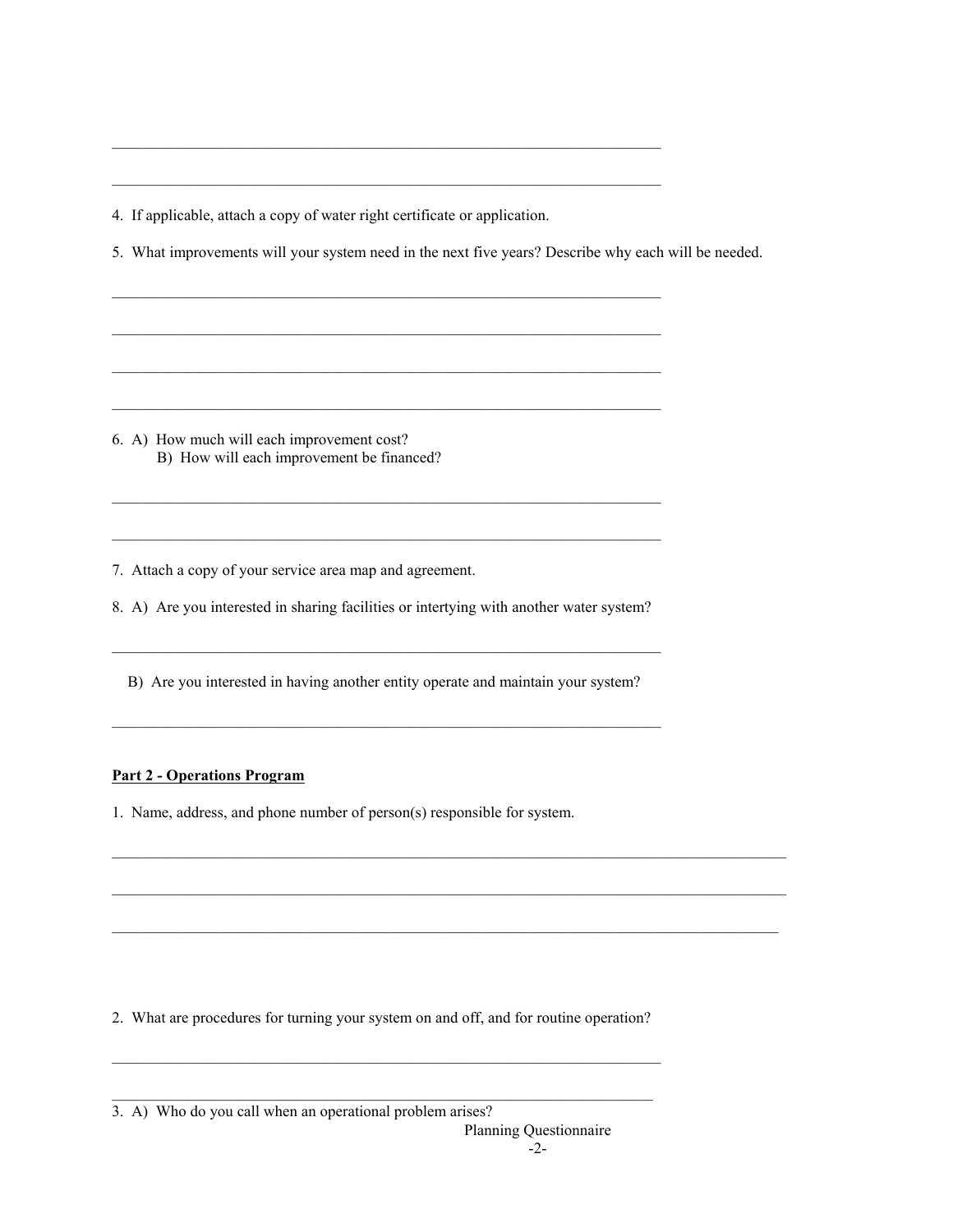B) How do they respond to emergencies?

4. List procedures for cleaning your system (tank, mains, etc.)

5. A) What is your sampling frequency and procedures?

B) How do you respond when results of samples exceed State standards?

6. Indicate how your system will incorporate the Sea Water Intrusion Policy requirements as defined by the Island County Health Department.

<u> 1989 - Johann Harry Harry Harry Harry Harry Harry Harry Harry Harry Harry Harry Harry Harry Harry Harry Harry</u>

7. Other items unique to your system.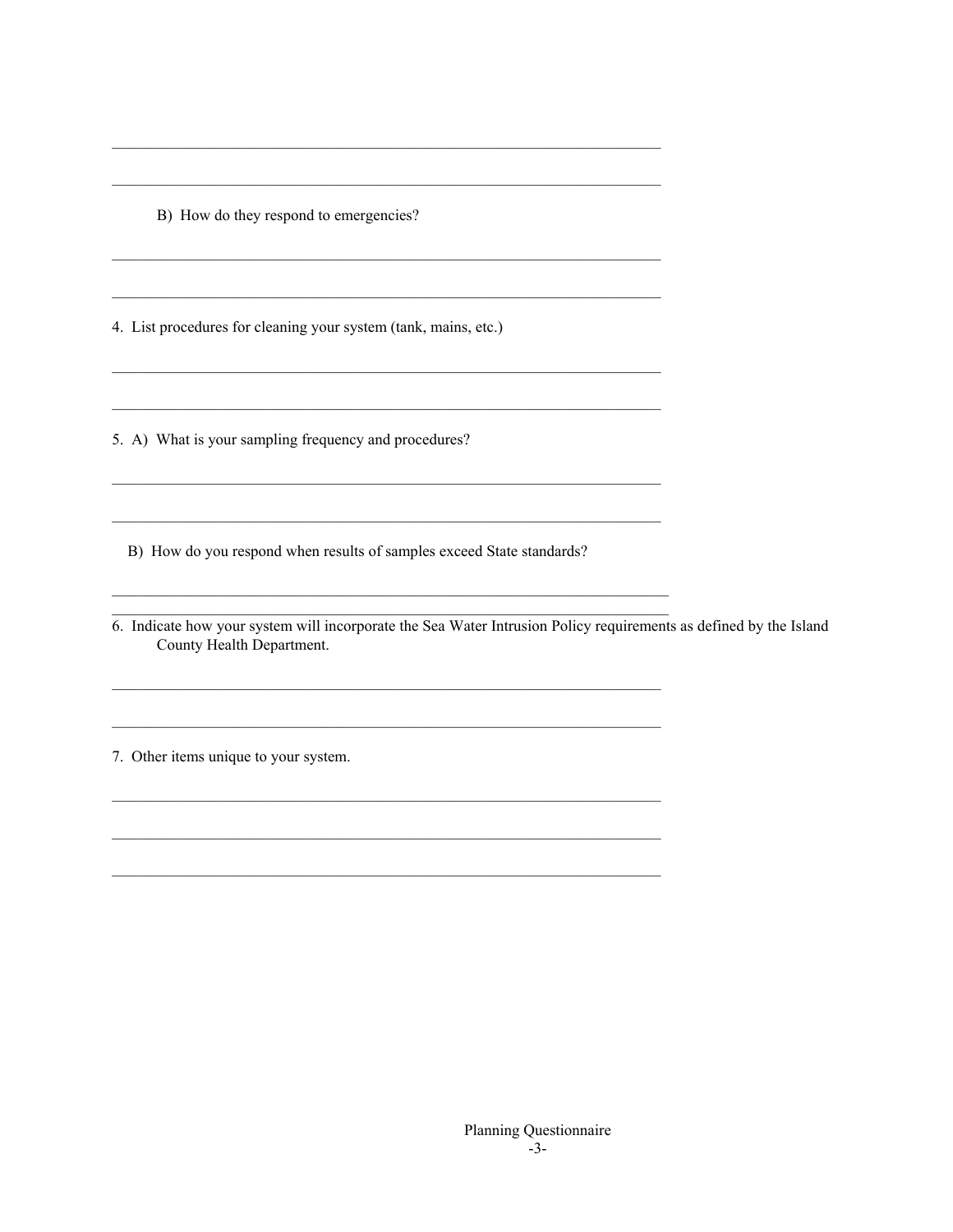# ISLAND COUNTY HEALTH DEPARTMENT

### Instructions for Service Area Agreements

NOTE: Prior to approval of new water systems or expansion of existing systems, the planning requirements of the Island County Coordinated Water System Plan (CWSP), must be fulfilled - this includes completing a service area agreement.

1. Attach a quarter section map noting the approximate boundaries of the water system. Use a solid line for existing service area (that which is currently being served, or will be served upon water system approval), and, if applicable, a dashed line for planned future service area (area to be served within the next 10 years).

 Though your drawing need not be exact, it should be accurate enough to determine if there are any service area conflicts with adjacent systems. Your depiction of the service area on the attached map will be transferred to the CWSP Master Service Area Map. The Master Service Area Map is used for referencing the general location and area served by water systems in Island County.

2. Provide a brief description of the property to be served. It need not be a complete legal description, but should be accurate enough to determine precisely which parcels are to be served. See examples below:

 Example 1: Existing and future service area of the ABC Water System consists of parcels R33216-520-1200, R33216- 520-1300 and R33216-485-2610.

- Example 2: Existing and future service area of the XYZ Water System consists of all lots and future subdivisions of such lots and future subdivisions of such lots as created by Island County Short Plat 33/89.
- Example 3: Existing service area of the PQR Water System consists of all lots within the Plat of Stomach Acres in Island County. Anticipated future service area consists of the above plus the remainder of the north half of Section 17, R1E T31N, Island County, Washington.
- 3. Attach the map and the description to the Service Area Agreement form and submit to the Island County Health Department.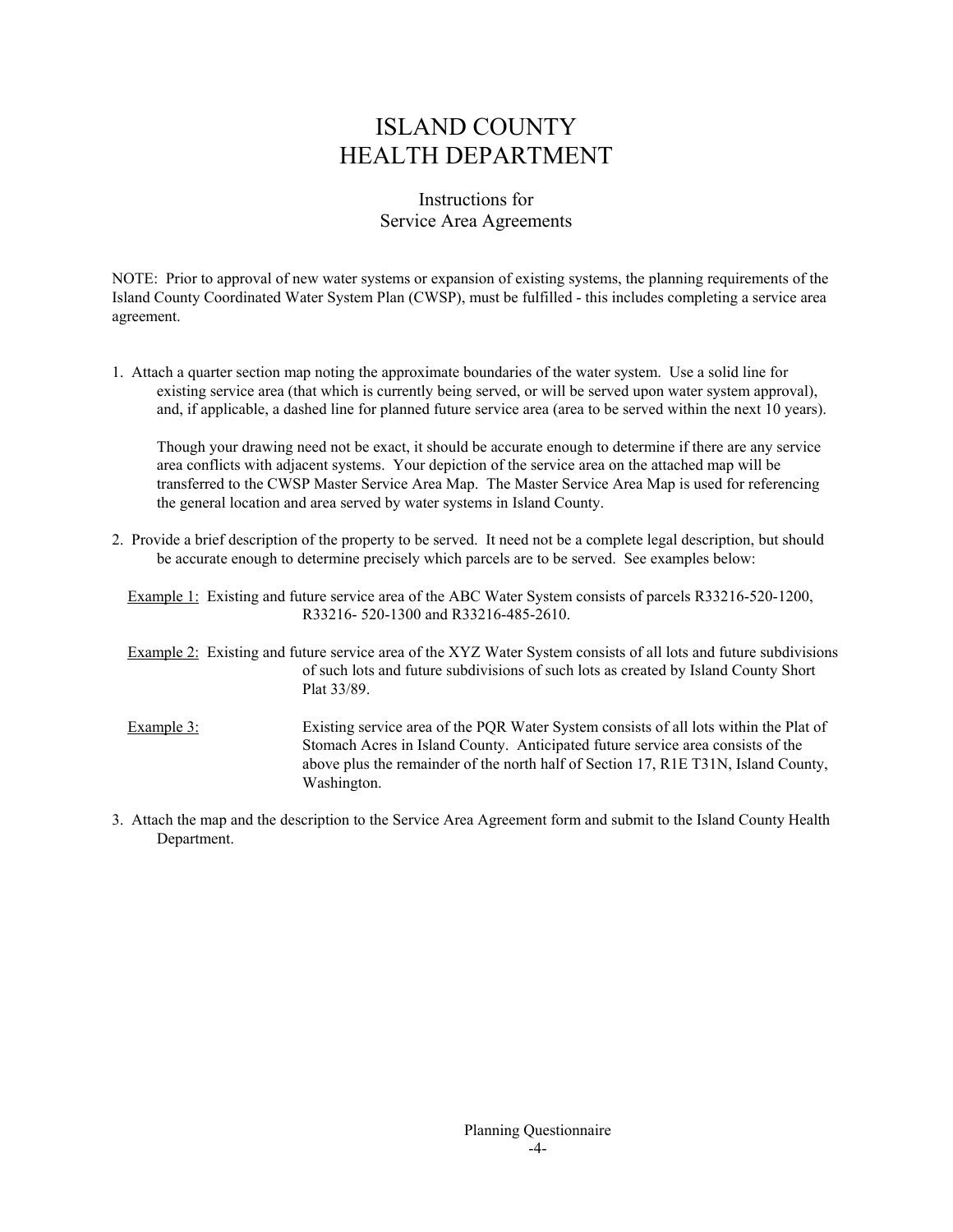### AGREEMENT FOR

## ESTABLISHING WATER UTILITY SERVICE AREA BOUNDARIE

# IN THE ISLAND COUNTY CRITICAL WATER SUPPLY SERVICE AREA

Pursuant to the Public Water System Coordination Act (Chapter 70.116 RCW) and related action of the Board of Island County Commissioners (BICC Resolution No. PD-85-07), a Coordinated Water System Plan (CWSP) has been prepared for Island County. As a part of this Plan, Section 70.116.070 RCW requires that service area boundaries of public water systems be established. The purpose of this Agreement is to comply with the provisions of this Act with respect to the water service area boundaries of the undersigned utility.

 WHEREAS, authority for this Agreement is granted by the Public Water System Coordination Act of 1977, Chapter 70.116 RCW; and

 WHEREAS, such an Agreement is required in WAC 248-56-730, Service Area Agreements-Requirement, of the Public Water System Coordination Act; and

 WHEREAS, designation of water service areas, together with the cooperation of purveyors, will help assure that time, effort, and money are best used by avoiding unnecessary duplication of service; and

 WHEREAS, definite future service areas will facilitate efficient planning for, and provision of, water system improvements within Island County as growth occurs; and

 WHEREAS, definite water utility planning areas will help assure that water reserved for public water supply purposes will be utilized in the future in an efficiently planned manner.

 NOW, THEREFORE, the undersigned purveyor, having entered into this Agreement by signature of its authorized representative(s), concurs with and will abide by the following provisions:

- 1. Service Area Boundaries. The undersigned purveyor acknowledges that the portion of the service area map attached to this Agreement, accurately identifies the water system's service area, including plannedfor expansion. This signed Agreement verifies that a good faith effort has been made by the undersigned to identify future service areas of near and adjacent water systems and the no service area conflicts are known.
- 2. Boundary Adjustments. If, at some time in the future, it is in the best interest of the undersigned purveyor to add to the extent of its service area, any required service area boundary adjustments must have the written concurrence of the County and other purveyors whose retail service boundaries are affected by the modification. The boundary change must be noted and filed with the County and the Department of Health. Portions of the service area may be relinquished by the purveyor, at its own discretion, or if the purveyor is unable to provide duly requested service in a timely and reasonable manner.